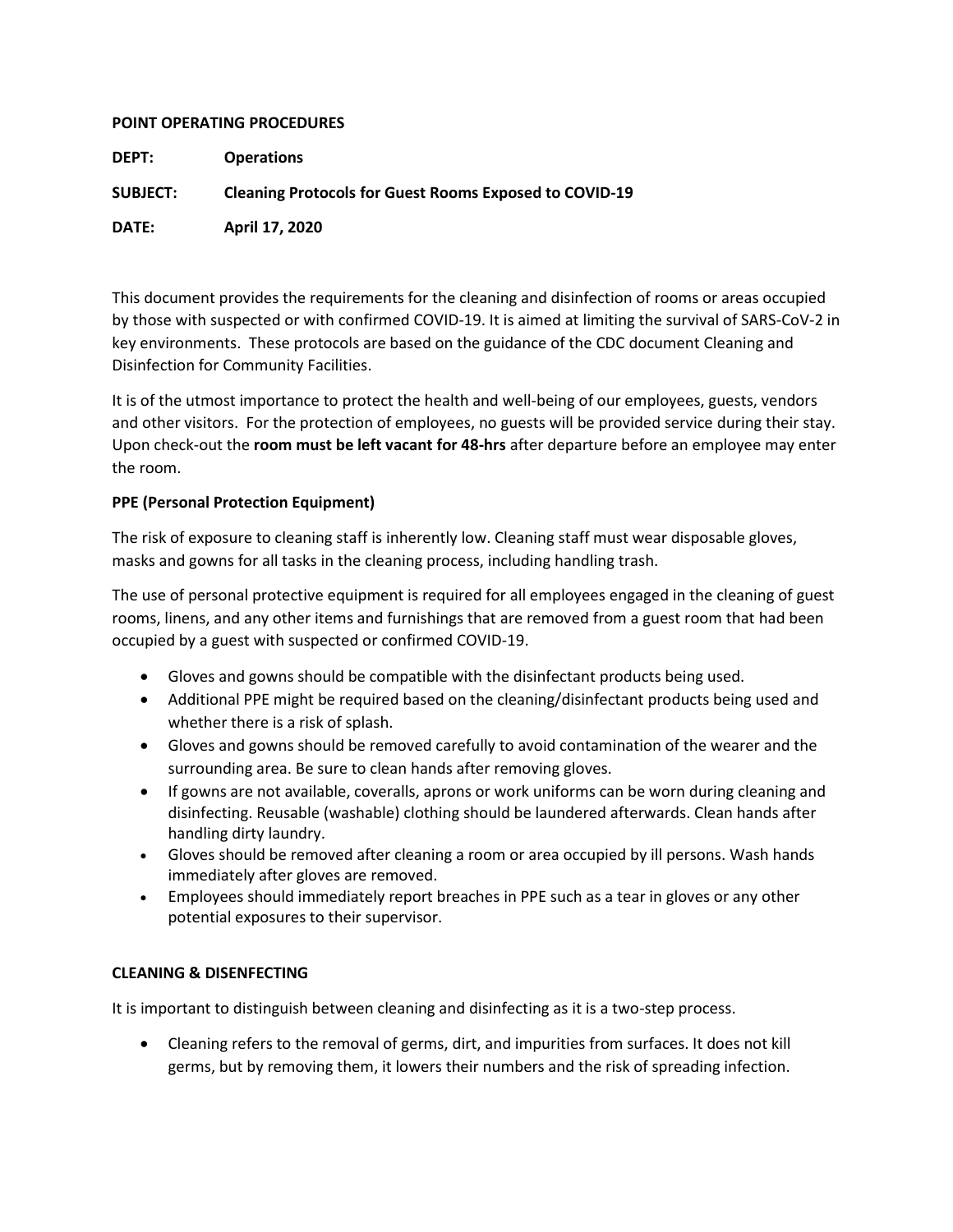• Disinfecting refers to using chemicals, for example, EPA-registered disinfectants, to kill germs on surfaces. This process does not necessarily clean dirty surfaces or remove germs, but by killing germs on a surface after cleaning, it can further lower the risk of spreading infection

Hard (Non-porous) Surfaces

- Wear disposable gloves when cleaning and disinfecting surfaces. Gloves should be discarded after each cleaning. Clean hands immediately after gloves are removed following guidelines to use soap and wash for 20 seconds.
- If surfaces are dirty, they should be cleaned using a detergent or soap and water prior to disinfection.
- For disinfection, most common EPA-registered household disinfectants should be effective.
	- $\circ$  A list of products that are EPA-approved for use against the virus that causes COVID-19 is available at the link below. Follow manufacturer's instructions for all cleaning and disinfection products for (concentration, application method and contact time, etc.) <https://www.epa.gov/pesticide-registration/list-n-disinfectants-use-against-sars-cov-2>
	- o Additionally, diluted household bleach solutions (at least 1000ppm sodium hypochlorite) can be used if appropriate for the surface. Follow manufacturer's instructions for application, ensuring a contact time of at least 1 minute, and allowing proper ventilation during and after application. Check to ensure the product is not past its expiration date. Never mix household bleach with ammonia or any other cleanser. Unexpired household bleach will be effective against coronaviruses when properly diluted.
- Prepare a bleach solution by mixing:
	- $\circ$  5 tablespoons (1/3<sup>rd</sup> cup) bleach per gallon of water or
	- o 4 teaspoons bleach per quart of water

# Soft (Porous) Surfaces

- For soft (porous) surfaces such as carpeted floor, rugs, and drapes, remove visible contamination if present and clean with appropriate cleaners indicated for use on these surfaces. After cleaning:
	- $\circ$  Launder items as appropriate in accordance with the manufacturer's instructions. If possible, launder items using the warmest appropriate water setting for the items and dry items completely.
		- Otherwise, use products that are EPA approved for disinfecting and that are suitable for porous surfaces.

## **Electronics**

• For electronics such as cell phones, tablets, touch screens, remote controls, and keyboards, remove visible contamination if present.